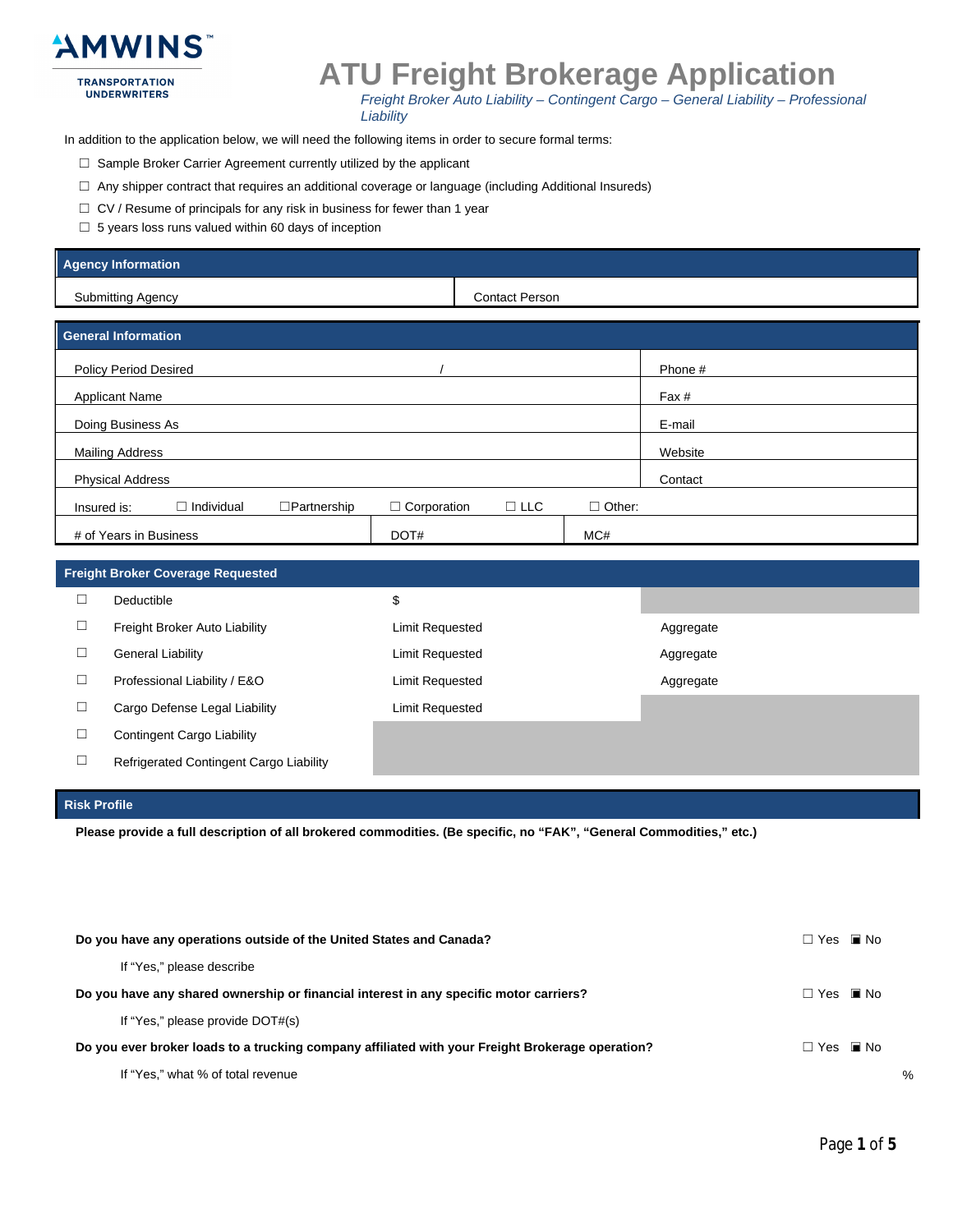

**UNDERWRITERS** 

**ATU Freight Brokerage Application** 

Freight Broker Auto Liability - Contingent Cargo - General Liability - Professional

| <b>Broker Carrier Agreement &amp; Operations Review</b>                                                              |                                      |                              |                              |
|----------------------------------------------------------------------------------------------------------------------|--------------------------------------|------------------------------|------------------------------|
| Do you annually review & maintain a record of each of the following:                                                 | <b>Broker Carrier Agreement</b>      | $\Box$ Yes $\Box$ No         |                              |
|                                                                                                                      | Motor Carrier's Operating Authority  | $\blacksquare$ Yes $\Box$ No |                              |
|                                                                                                                      | Certificate of Insurance for all LOB | $\blacksquare$ Yes $\Box$ No |                              |
| Do you receive a written broker carrier agreement with all carriers prior to their being able to be provided a load? |                                      |                              | $\Box$ Yes $\Box$ No         |
| Do you utilize the Transportation Intermediaries Association (TIA) Broker Agreement language?                        |                                      |                              | $\blacksquare$ Yes $\Box$ No |
|                                                                                                                      |                                      |                              |                              |

Liability

| <b>Freight Broker Auto Liability</b> |                                                                                                               |                      |   |
|--------------------------------------|---------------------------------------------------------------------------------------------------------------|----------------------|---|
| If brokering HazMat Loads            | What percentage of total loads are in the category?                                                           |                      | % |
| If brokering oversize/weight         | What percentage of total loads are in this category?                                                          |                      | % |
|                                      | Do you utilize risk management software like SAFERWATCH or a third-party service that monitors your carriers? | $\Box$ Yes $\Box$ No |   |

If "Yes," what is the name of this service/party?

**Contingent Cargo** 

#### Answer the following ONLY IF one of the Contingent Cargo products is requested

Do you arrange shipments for any of the following commodities?

 $\blacksquare$  Yes  $\Box$  No

 $\frac{0}{6}$ 

Acetylene, Acids, Ammunition, Beef, Boats, Copper, Cotton, Designer/Name Brand Clothing, Electronics, Explosives, Fresh Seafood, Furs, Household Goods, Ivory, Jade, Liquid Petroleum, Liquor, Live Poultry, Livestock, Machinery, Mobile Homes, Motor Vehicles, Narcotics, Oriental Rugs, Other Meats, Pharmaceuticals, Portable Buildings, Pork, Processed Poultry, Precious Metals, Swinging Beef, Tires, Tobacco, **Tobacco Products, Watches** 

| If "Yes," please state the commodity, anticipated number of total loads and anticipated percentage of total revenue: |         |           |           |         |           |  |
|----------------------------------------------------------------------------------------------------------------------|---------|-----------|-----------|---------|-----------|--|
| Commodity                                                                                                            | # Loads | % Revenue | Commodity | # Loads | % Revenue |  |
|                                                                                                                      |         | %         |           |         | $\%$      |  |
|                                                                                                                      |         | %         |           |         | $\%$      |  |
|                                                                                                                      |         | %         |           |         | %         |  |

If brokering refrigerated commodities:

What percentage of total brokered loads is for refrigerated commodities?

**Loss History** Have you had any losses for any of the coverages requested in this application in the prior 5 years?  $\Box$  Yes  $\Box$  No If "Yes," were all losses covered by the primary insurance?  $\Box$  Yes  $\Box$  No If "No," describe all losses (including cause, line of business and amount incurred In the past 5 years, have you ever had insurance cancelled, declined or the policy renewal refused?  $\blacksquare$  Yes  $\Box$  No (Question not applicable in Missouri)

If "Yes,", explain: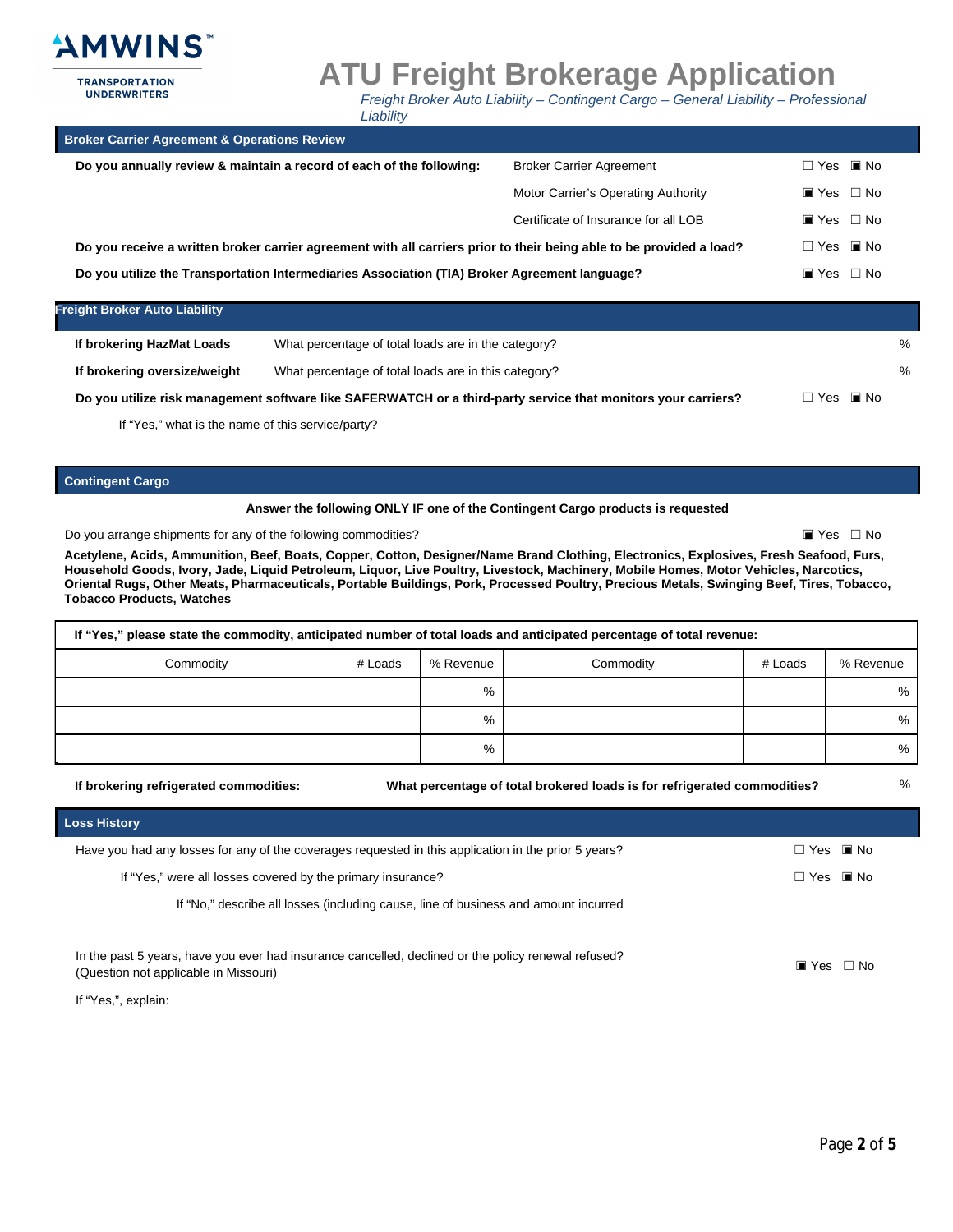

# **ATU Freight Brokerage Application**<br>Freight Broker Auto Liability - Contingent Cargo - General Liability - Professional<br>Liability

| <b>Exposure History Cont.</b>            |                       |       |            |                       |  |  |
|------------------------------------------|-----------------------|-------|------------|-----------------------|--|--|
| Projected                                |                       |       |            | Projected             |  |  |
| <b>Current Year</b><br>Revenue           |                       |       | # of Loads | <b>Current Year</b>   |  |  |
|                                          | 1 <sup>st</sup> Prior |       |            | 1 <sup>st</sup> Prior |  |  |
| $2nd$ Prior                              |                       |       |            | 2 <sup>nd</sup> Prior |  |  |
| Prior Year History<br>Insurer            |                       | Limit | Premium    |                       |  |  |
| Truck Broker / Contingent Auto Liability |                       |       |            |                       |  |  |
| <b>Contingent Cargo</b>                  |                       |       |            |                       |  |  |
| Professional Liability / E&O             |                       |       |            |                       |  |  |
| <b>General Liability</b>                 |                       |       |            |                       |  |  |

| Additional Insureds & Waivers of Subrogation |      |         |  |  |
|----------------------------------------------|------|---------|--|--|
| Type (AI, WOS)                               | Name | Address |  |  |
|                                              |      |         |  |  |
|                                              |      |         |  |  |
|                                              |      |         |  |  |
|                                              |      |         |  |  |
|                                              |      |         |  |  |
|                                              |      |         |  |  |
|                                              |      |         |  |  |
|                                              |      |         |  |  |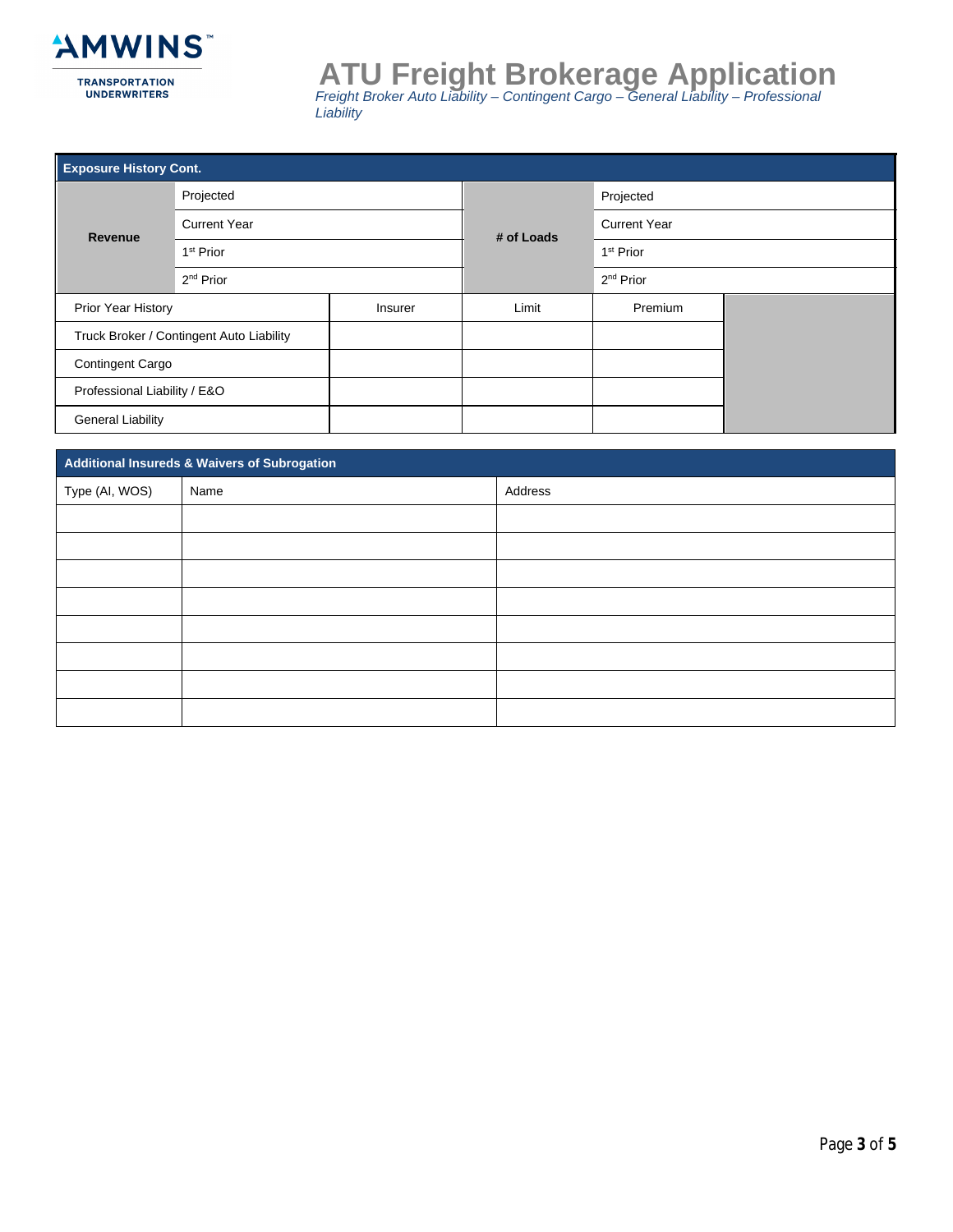

**UNDERWRITERS** 

## **ATU Freight Brokerage Application**

Freight Broker Auto Liability - Contingent Cargo - General Liability - Professional Liability

#### **GENERAL FRAUD STATEMENT**

#### (Not applicable in the states mentioned below where a specific warning applies.)

Any person who knowingly and with intent to defraud any insurance company or other person files an application for insurance or statements of claim containing any materially false information, or conceals for the purpose of misleading, information concerning any fact material thereto, may be committing a fraudulent insurance act, and may be subject to a civil penalty or fine.

#### Arkansas, Louisiana, New Mexico, Rhode Island, West Virginia

Any person who knowingly and willfully presents a false or fraudulent claim for payment of a loss or benefit or knowingly presents false information in an application for insurance is guilty of a crime and may be subject to fines and confinement in prison.

#### Colorado

It is unlawful to knowingly provide false, incomplete, or misleading facts or information to an insurance company for the purpose of defrauding or attempting to defraud the company. Penalties may include imprisonment, fines, denial of insurance and civil damages. Any insurance company or agent of an insurance company who knowingly provides false, incomplete, or misleading facts or information to a policyholder or claimant for the purpose of defrauding or attempting to defraud the policyholder or claimant with regard to a settlement or award payable from insurance proceeds shall be reported to the Colorado Division of Insurance within the Department of Regulatory Agencies.

#### Florida

Any person who knowingly and with intent to injure, defraud, or deceive the insurer, files a statement of claim containing any false, incomplete, or misleading information is guilty of a felony of the third degree.

#### Kentucky

Any person who knowingly and with intent to defraud any insurance company or other person files an application for insurance containing any materially false information or conceals, for the purpose of misleading, information concerning any fact material thereto commits a fraudulent insurance act, which is a crime.

#### Maryland

Any person who knowingly or willfully presents a false or fraudulent claim for payment of a loss or benefit or who knowingly or willfully presents false information in an application for insurance is quilty of a crime and may be subject to fines and confinement in prison.

#### **New Jersey**

Any person who includes any false or misleading information on an application for an insurance policy is subject to criminal and civil penalties.

#### **New York**

Any person who knowingly makes or knowingly assists, abets, solicits, or conspires with another to make a false report of the theft, destruction, damage or conversion of any motor vehicle to a law enforcement agency, the department of motor vehicles or an insurance company, commits a fraudulent insurance act, which is a crime, and shall also be subject to a civil penalty not to exceed five thousand dollars and the value of the subject motor vehicle or stated claim for each violation.

#### Ohio

Any person who, with intent to defraud or knowing that he is facilitating a fraud against an insurer, submits an application or files a claim containing a false or deceptive statement is guilty of insurance fraud.

#### Oklahoma

WARNING: Any person who knowingly, and with intent to injure, defraud or deceive any insurer, makes any claim for the proceeds of an insurance policy containing any false,

incomplete or misleading information is guilty of a felony.

#### Pennsylvania

Any person who knowingly and with intent to defraud any insurance company or other person files an application for insurance or statement of claim containing any materially false information or conceals for the purpose of misleading, information concerning any fact material thereto commits a fraudulent insurance act, which is a crime and subjects such person to criminal and civil penalties

#### Maine, Tennessee, Virginia, Washington

It is a crime to knowingly provide false, incomplete or misleading information to an insurance company for the purpose of defrauding the company. Penalties include imprisonment, fines and denial of insurance benefits.